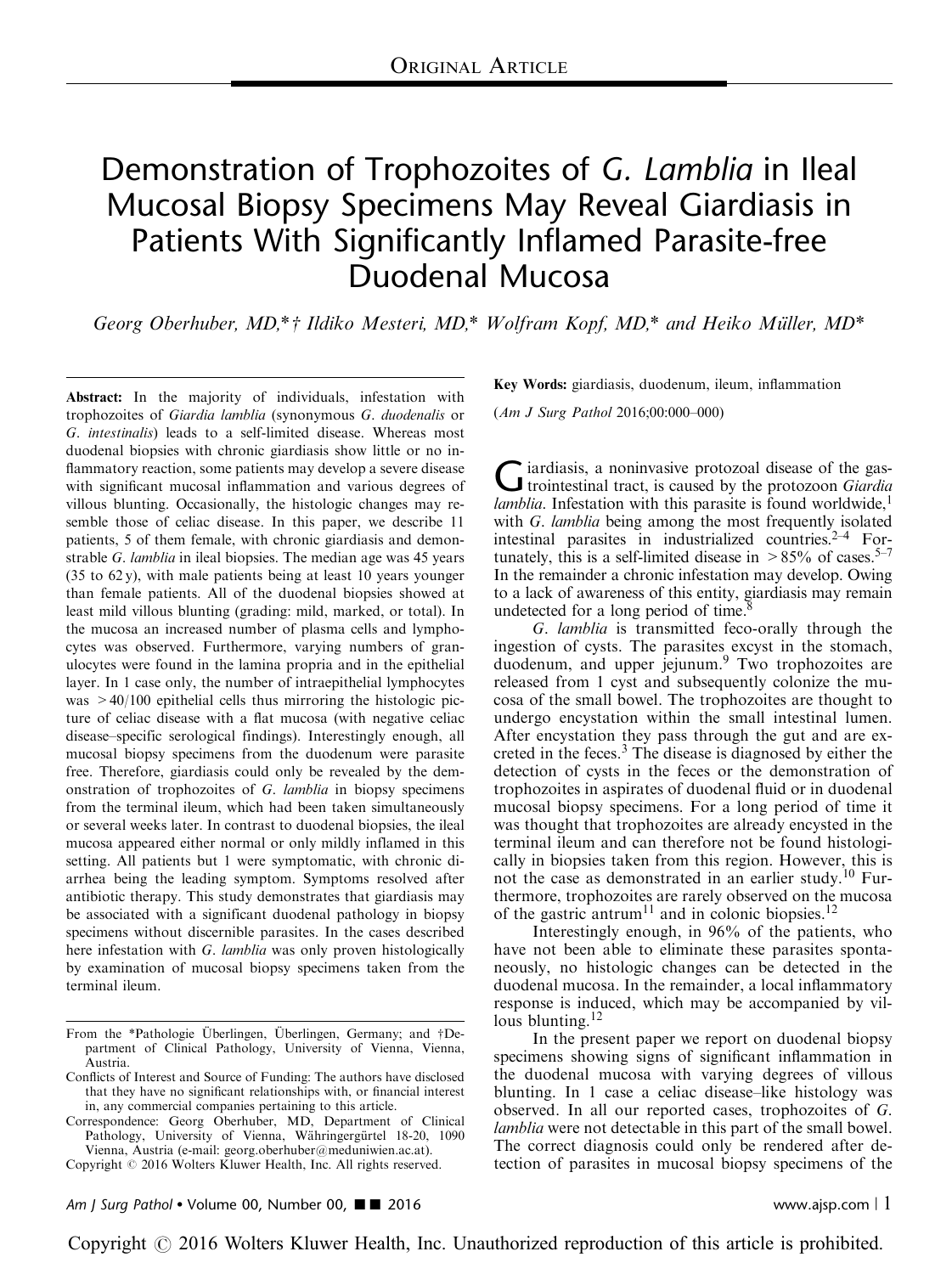terminal ileum, which had been taken simultaneously or in the follow-up ileocolonoscopy.

#### MATERIALS AND METHODS

Between 2005 and 2015, 11 cases were retrieved from our files showing an inflamed duodenal mucosa and varying degrees of villous blunting but no clearly visible trophozoites of G. lamblia in the duodenum. In all cases biopsies from the terminal ileum revealing colonization by these parasites were available. Seven of these cases were being observed throughout the last 3 years. For comparison, the number of patients signed out with the diagnosis "giardiasis" in duodenal biopsies between 2012 and 2015 was determined.

#### Histology

The degree of villous blunting was determined semiquantitatively: Cases with a villous length of less than one third of the expected one were classified as mild villous blunting. In cases with a flat mucosa no villi were observed (total villous atrophy). Specimens with marked villous blunting showed a villous length between mild villous blunting and flat mucosa. Parallel to the reporting scheme in celiac disease<sup>[13](#page-5-0)</sup> the various degrees of villous blunting were given as 0 or I (normal architecture without or with an increase in IEL), IIIa (mild), IIIb (marked), and IIIc (total).

At least 300 epithelial cells (EC) were counted in the villi, and the number of intraepithelial lymphocytes (IELs) detected in between these ECs was given as number of IELs per 100 ECs.

Furthermore, it was stated whether the number of granulocytes and mononuclear cells was considered normal or increased (+). The degree of villous blunting was also determined in the terminal ileum. The number of parasites was determined semiquantitatively: When no more than 10 trophozoites were found in all specimens available the infestation was considered mild  $(+)$ , when no more than 5 parasites were found in a high-power field the parasite density was graded as intermediate  $(+)$ , cases with more than 5 trophozoites in a high-power field were considered severely colonized  $(+ + +)$ .

# RESULTS

# Age and Sex

Five patients were female and 6 were male. The median age of the female patients was 59 years (range 55 to  $62 y$ ) and that of the male patients was  $40.5$  years (range 35 to 45 y). The overall median age was 45 years (range 35 to 62 y).

#### Duodenal Mucosa

A median of 3 biopsies was taken from the duodenum (range 2 to 16 biopsies). A significant degree of villous blunting was found in all patients but 1 (Table 1). In 7 cases varying degrees of villous blunting were observed in every biopsy; in 3 cases the mucosa showed a normal architecture

TABLE 1. Patients

| Patient   | <b>Duodenum</b> |     | <b>Ileum</b> |                     |                |
|-----------|-----------------|-----|--------------|---------------------|----------------|
|           | <b>Stage</b>    | IEL | IEL          | <b>Inflammation</b> | G. lamblia     |
| M, 35     | 0               | 12  | 8            | Yes                 | $^+$           |
| M, 44     | IIIa and c      | 10  | 12           | N <sub>0</sub>      | $^{+}$         |
| F. 55     | $0.$ III $c$    | 8   | 8            | No                  | $++$           |
| F, 61     | IIIb and c      | 10  | 12           | Yes                 | $++$           |
| M, 38     | IIIb and c      | 7   | 9            | Yes                 | $+ + +$        |
| M, 43     | IIIa and b      | 7   | 12           | Yes                 | $+ +$          |
| M, 37     | IIIb and c      | 10  | 42           | No                  | $+ + +$        |
| M, 45     | 0. IIIa         | 30  | 9            | No                  | $^{+}$         |
| F, 62     | <b>HI</b> c     | 64  | 8            | No                  | $\overline{2}$ |
| Follow-up | IIIa and b      | 62  |              |                     |                |
| F. 59     | 0 and HIc       | 9   | 32           | Yes                 | $^+$           |
| F. 59     | Ша              | 12  | 42           | Yes                 | $^+$           |

The column "Patient" states sex and age; Stage: grade of villous atrophy of duodenal mucosa; IEL: number of IELs; Inflammation: states whether the ileal mucosa is inflamed (yes) or not (no); G. lamblia: the relative density of trophozoites is given as  $+, ++,$  or  $+++$ .

in at least 1 biopsy. The specimens of the only asymptomatic case showed only slightly shortened villi.

Considering the most severe degree of villous blunting only, total villous atrophy was observed in 7 patients (Figs. 1–3) and marked [\(Fig. 4\)](#page-2-0) and mild villous blunting in 1 and 2 patients, respectively. In 1 case no significant villous atrophy was observed. The overall median IEL count was 10 (range 7 to 64). More than 20 IELs were observed in 2 cases and >40 in 1 [\(Figs. 5–7](#page-2-0)). Granulocytes were found in all patients but 1 in the epithelial layer and in all patients in the lamina propria. The number of mononuclear cells was considered increased in all patients. In cases with villous atrophy, the epithelial layer showed epithelial flattening in the majority of cases.

In 1 patient the duodenal bulb was biopsied. It showed a normal villous architecture with a mild infiltration by mononuclear leukocytes and neutrophils. No trophozoites were observed in these specimens. All biopsies of the duodenal mucosa were free of parasites.



FIGURE 1. Duodenal biopsy with mostly total villous atrophy (IIIc); on the left side of the slide are very short remainders of the villi (IIIb). The surface epithelial layer is flattened. IEL numbers are not increased. Plasma cells are increased in number, along with neutrophils.

2 <sup>|</sup> www.ajsp.com Copyright <sup>r</sup> 2016 Wolters Kluwer Health, Inc. All rights reserved.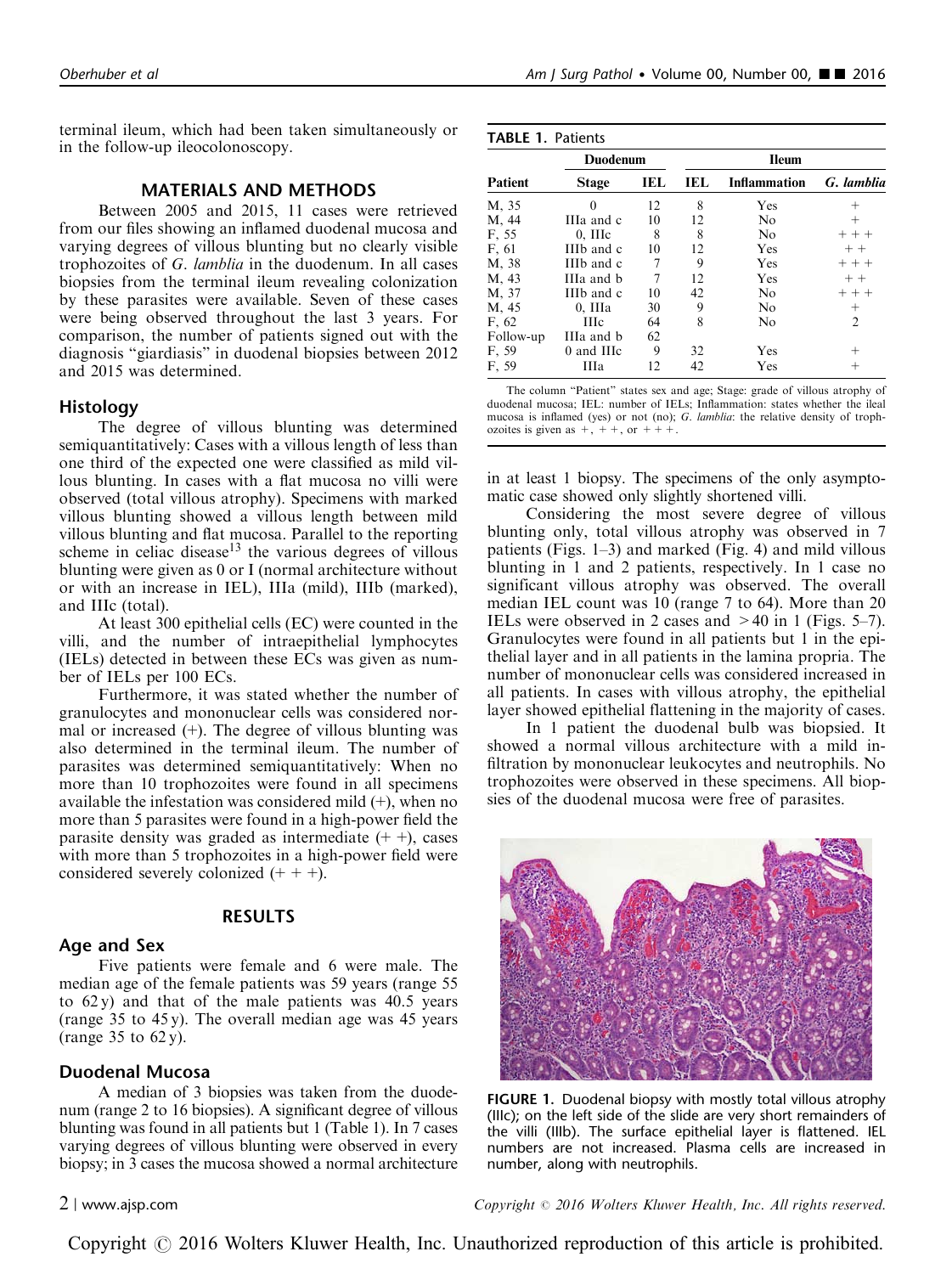<span id="page-2-0"></span>

FIGURE 2. Flat duodenal mucosa (IIIc) with flattened surface epithelia, a normal number of IELs, lymphoplasmocytosis, and an increased infiltration of the lamina propria by neutrophils.

# Ileum

A median of 3 biopsies was taken from the ileum (range 2 to 7 biopsies). In 2 cases mild villous blunting was observed; in the remainder the mucosal architecture was considered normal. A neutrophil infiltration of the epithelial layer and the lamina propria was found in 6 patients. Mononuclear cell content was considered normal in all patients. The overall median IEL count was 12 (range 8 to 42). More than 20 IELs were observed in 3 cases;  $>40$  in 2. The number of parasites was given as  $+$ ,  $++$ , or  $++$  ([Fig. 8\)](#page-3-0) in 6, 2, and 3 cases, respectively.

In 1 case showing inflammation of the ileal mucosa ([Fig. 9](#page-3-0)), infectious-type colitis was observed. In the ascending colon of this patient a few trophozoites were found ([Fig. 10\)](#page-4-0).

Between 2013 and 2015 some 122 cases with G. lamblia in duodenal biopsies were observed. During this



FIGURE 3. Duodenal mucosa with mild villous blunting (IIIa). The number of IELs is not increased. There is a moderate lymphoplasmocytosis and an increased infiltration of the lamina propria by neutrophils.

FIGURE 4. Duodenal mucosa with total villous atrophy on the right (IIIc) and marked villous atrophy on the left (IIIb). The number of IELs is not increased. There is a lymphoplasmocytosis and an increased infiltration of the lamina propria by neutrophils.

period of time, duodenal biopsies taken from 35,263 individuals were submitted. This represents a detection rate of 1:295 in duodenal biopsies. In the same period of time, 9 cases with trophozoites of G. lamblia in the terminal ileum were observed. This represents a Giardia positivity rate of 1:2092 in the ileal biopsy specimens of the 18,831 individuals submitted.

#### Clinical Findings

Ten patients were suffering from severe diarrhea for at least 4 weeks. In 2 patients it was considered watery. Some 4 patients lost weight, with a maximum of 8 kg in 1 of them. Nausea and vomiting was noted in 4 persons. One reported paraumbilical pain.

Only 1 individual was considered symptom free, undergoing opportunistic screening gastrointestinal endoscopy. No patient was considered immunocompromised.

#### Clinical Findings After Therapy

A follow-up was available in 10 patients. After therapy with either metronidazole (9 cases) or metronidazole and ciprofloxacin (1 patient), all patients were free of symptoms. In 1 case, follow-up biopsies were taken and were considered normal.



FIGURE 5. Flat duodenal mucosa (IIIc) with a significant increase in IELs and a moderate lymphoplasmocytosis, mirroring the picture of celiac disease.

 $Copyright © 2016 Wolters Kluwer Health, Inc. All rights reserved.$  exerved. www.ajsp.com | 3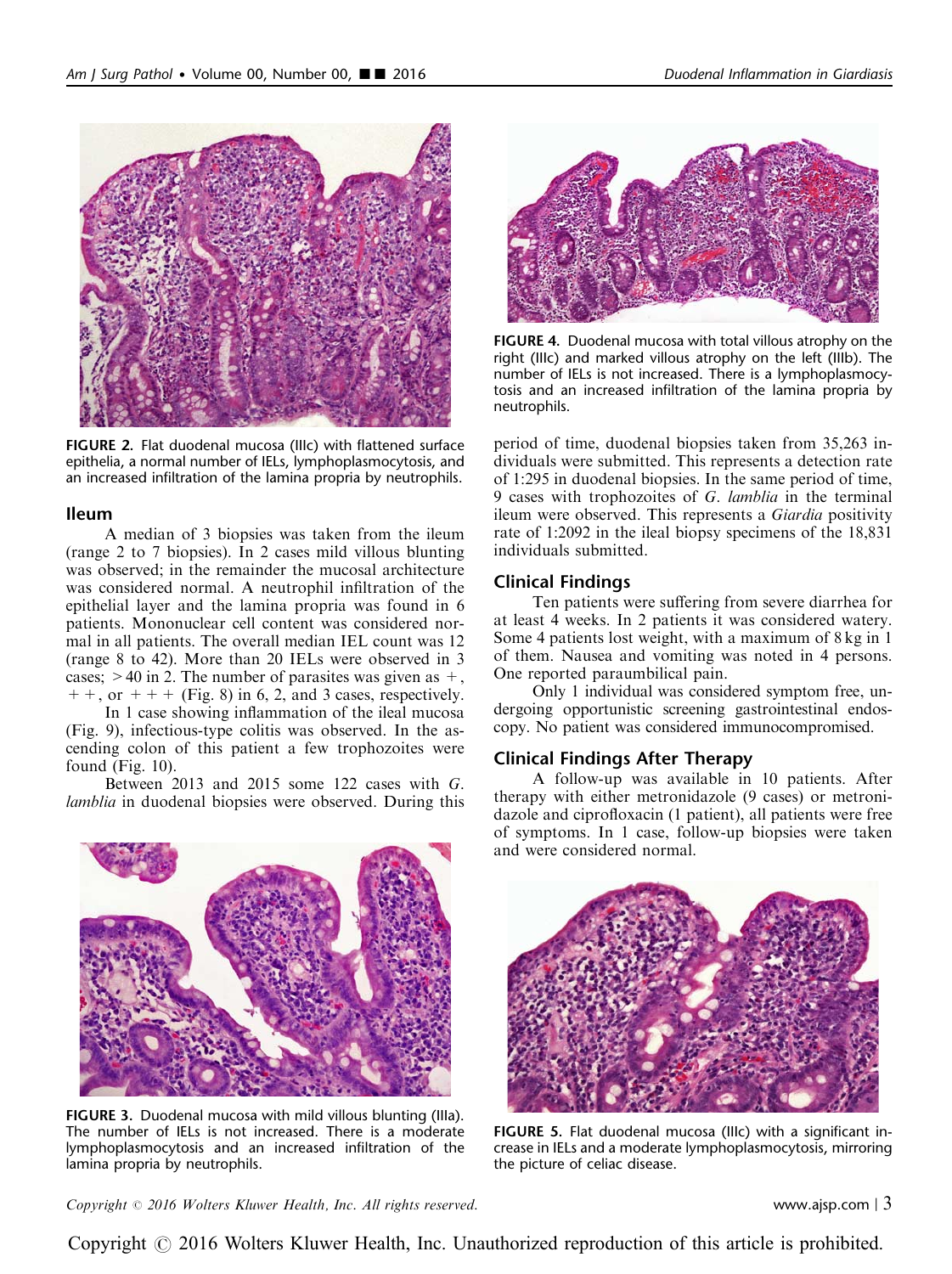<span id="page-3-0"></span>

FIGURE 6. Second biopsy of the same patient with marked villous atrophy (IIIb) and a significant increase in IELs. There is a moderate lymphoplasmocytosis.

# **DISCUSSION**

Particularly in patients with symptoms compatible with gastrointestinal diseases biopsies of the small bowel mucosa are collected to rule out a disorder of this part of the digestive tract. Mucosal biopsy specimens showing an inflamed mucosa in combination with villous blunting are diagnostically challenging as a number of underlying diseases have to be taken into account. In many of these cases a correct histopathologic diagnosis is of utmost importance for the revelation of the underlying disorder and subsequent appropriate therapy.

In this paper we want to draw the attention to an observation, which, to our knowledge, has not been described before. We report on 11 cases showing an inflamed yet parasite-free duodenal mucosa, mostly with significant villous blunting. Only biopsies taken from the terminal ileum, either simultaneously or in the follow-up, revealed an infestation with G. lamblia.

In 1 patient with a flat mucosa and a significantly increased number of IELs (64 IELs/100 ECs), we suggested



FIGURE 8. Only mildly inflamed ileal mucosa with numerous trophozoites of G. lamblia (arrows).

celiac disease as the most probable differential diagnosis. However, serological studies (tissue transglutaminase antibodies [TTG]) did not corroborate our diagnosis. The follow-up ileal biopsies were considered to be normal. A rebiopsy of the duodenal mucosa revealed a comparable number of IELs but only mild to marked villous blunting still being compatible with celiac disease. The patient reported that she had been infested with parasites of G. lamblia in the past and that the current symptoms were similar to those experienced before. On reexamination of the biopsy specimens we were able to detect 2 trophozoites of G. lamblia in the ileal biopsy specimens (Fig. 7), whereas the duodenal mucosa was free of parasites. As a consequence, the histologic findings were considered compatible with chronic inflammation due to infestation with G. lamblia. The follow-up with an immediate resolution of the symptoms after antibiotic therapy corroborated this diagnosis.



FIGURE 7. Normal-appearing ileal mucosa of the same patient with 2 trophozoites of G. lamblia (arrows).



FIGURE 9. Inflamed ileal mucosa with severe colonization by trophozoites of G. lamblia (arrow).

4 <sup>|</sup> www.ajsp.com Copyright <sup>r</sup> 2016 Wolters Kluwer Health, Inc. All rights reserved.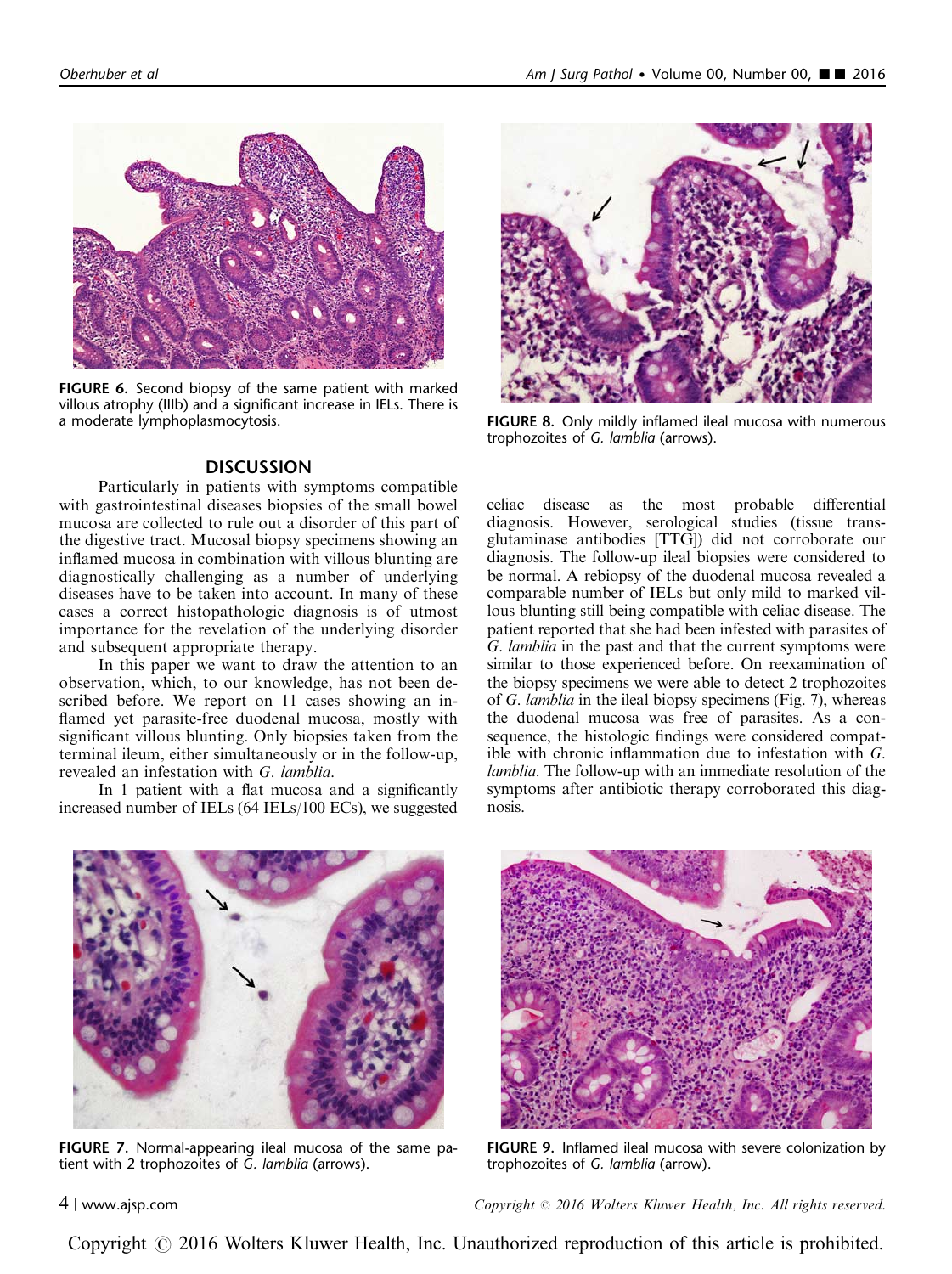<span id="page-4-0"></span>

FIGURE 10. Colon biopsy specimen of the same patient with 1 trophozoite (arrow).

In fact, it is known from the literature that cases infested with G. lamblia may only rarely develop intestinal lesions similar to celiac disease. Furthermore, other disorders induced by a viral or bacterial infection of the small bowel,  $14,15$  tropical sprue,  $16$  the blind loop syndrome, intestinal bacterial overgrowth syndrome, or drug-associated enteropathy (eg, olmesartan) $17$  may be associated with an identical mucosal morphology. Other rare disorders accompanied by a similar histology are autoimmune enteropathy<sup>[18](#page-5-0)</sup> and immundeficiencies.<sup>[19](#page-5-0)</sup> In Europe, however, celiac disease is by far the most frequent disorder showing a flat mucosa with an increase in IEL. Only in patients without TTG or antiendomysial antibodies (EMA) in the serum the above-mentioned differentials have to be considered.

In the remainder of the cases demonstrated in this paper, an inflamed mucosa with varying degrees of villous blunting from mild to total was observed. As the number of IELs was <40 IELs/100 ECs, infectious-type duodenitis was given as the most probable diagnosis. In 7 patients, trophozoites of G. lamblia were detected in the ileal mucosa specimens sent to us simultaneously with the duodenal biopsies. In the remainder the diagnosis was supported by the demonstration of trophozoites in the ileal mucosa taken at a later point of time.

The most important differentials in this situation, are, as mentioned above, chronic bacterial or viral infection or bacterial overgrowth. Furthermore, celiac disease may present with a number of IELs  $\leq 40/100$  ECs. However, we consider this diagnosis only in patients with positive se-rology (TTG, antiendomysial antibodies).<sup>[20](#page-5-0)</sup> Other differentials such as Crohn disease or Helicobacter pylori– associated duodenitis in areas with gastric metaplasia can be ruled out due to the patchiness of the inflammation. Furthermore, endoscopic findings are different from those of celiac disease and chronic small bowel infection.

In the last 3 years, 122 cases with giardiasis were diagnosed in our institution, representing 0.29% of the submitted duodenal biopsy specimens. This is in concordance with earlier findings by one of our groups in another German laboratory.<sup>12</sup> In parallel to previous reports,<sup>12,21</sup> the duodenal biopsies not included in this study appeared free of any pathologic inflammation.

Although the number of female and male patients was comparable in our study, their age was not. Indeed, the median age of female patients was 18.5 years, higher than that of male patients, with the youngest female of this collective being 10 years older than the oldest male. This might be a bias due to the low number of cases studied. However, all female patients were older than 55 years suggesting that they were postmenopausal. Owing to the fact that the immunologic response is also modified by estrogen and progesterone, low levels of these hormones in postmenopausal individuals might contribute to the development of the histologic changes described in this paper. If this is the case, this fact would support the notion that also host-specific factors can play a role in the immunologic response to G. lamblia.

In an earlier paper we were first to describe that trophozoites of G. lamblia can also be observed in the ileal mucosa, supporting the importance of a search for these parasites in this part of the small bowel. Although, as shown in this report, biopsy specimens from the terminal ileum may reveal infestation with G. lamblia, this is not true for all patients. In the past 3 years we observed 2 individuals with trophozoites in the duodenal mucosa and a parasite-free ileal mucosa. In 1 case, the duodenal mucosa appeared inflamed; in the remainder and in the ileal biopsies the mucosa was considered normal (data not shown). As a consequence, it remains to be demonstrated whether suspected giardiasis should be demonstrated by ileal biopsy or an immunodiagnostic stool test.

Presently, it is not clear why the parasites could not be detected in the duodenal mucosa of our collective. Possibly, the significant inflammatory response may induce a decrease in the number of trophozoites, which may be so low that the parasites cannot be detected on histologic slides. Such a situation would parallel that in patients with lymphocytic gastritis elicited by H. pylori. In this histologic constellation the bacteria are only found in a minority of biopsy specimens, whereas in the majority of individuals the infection is only indirectly<sup>[22](#page-5-0)</sup> recognized due to chronic active gastritis. Successful H. pylori erad-ication therapy results in the healing of the mucosa.<sup>[23](#page-5-0)</sup>

As a conclusion, significant gastrointestinal symptoms such as severe diarrhea might be associated with an inflamed duodenal mucosa showing varying degrees of villous blunting. Recognizing an infestation by trophozoites of G. lamblia in this situation may be possible only in ileal biopsies as duodenal mucosal specimens may be free of parasites.

#### AKNOWLEDGMENTS

The authors thank Hans Worlicek, Johannes Benninger, Michael Weidenhiller, Cornelia Gelbmann from Regensburg, Thomas Brohm, Monika Weikert from Kitzingen, Frank Holtkamp-Endemann from Münster, Hans Peter Kaufmann from Lindau, Winfried Grunert from

#### $Copyright © 2016 Wolters Kluwer Health, Inc. All rights reserved.$  www.ajsp.com | 5